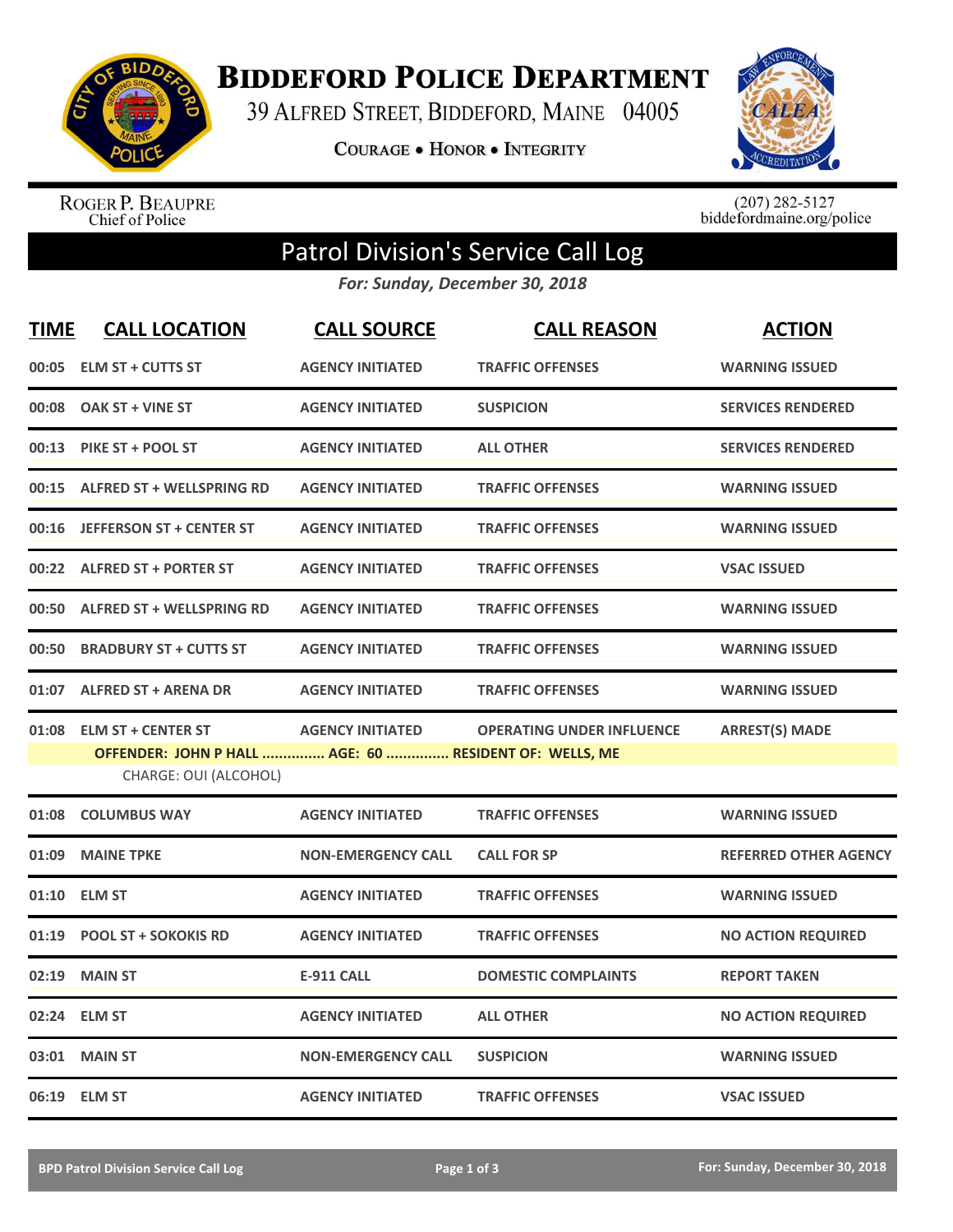| <b>TIME</b> | <b>CALL LOCATION</b>                                                                                             | <b>CALL SOURCE</b>        | <b>CALL REASON</b>                        | <b>ACTION</b>             |  |
|-------------|------------------------------------------------------------------------------------------------------------------|---------------------------|-------------------------------------------|---------------------------|--|
|             | 07:31 ALFRED ST + UNION ST                                                                                       | <b>AGENCY INITIATED</b>   | <b>TRAFFIC OFFENSES</b>                   | <b>WARNING ISSUED</b>     |  |
|             | 07:34 ACORN ST                                                                                                   | <b>E-911 CALL</b>         | 911 MISUSE                                | <b>WARNING ISSUED</b>     |  |
| 08:13       | <b>SOUTHGATE AVE + WEST ST</b>                                                                                   | <b>AGENCY INITIATED</b>   | <b>TRAFFIC OFFENSES</b>                   | <b>WARNING ISSUED</b>     |  |
|             | 08:24 GRANITE ST                                                                                                 | <b>AGENCY INITIATED</b>   | <b>TRAFFIC OFFENSES</b>                   | <b>WARNING ISSUED</b>     |  |
|             | 08:57 WEST ST                                                                                                    | <b>AGENCY INITIATED</b>   | <b>TRAFFIC OFFENSES</b>                   | <b>WARNING ISSUED</b>     |  |
|             | 09:18 PRECOURT ST + MOUNTAIN RD                                                                                  | <b>AGENCY INITIATED</b>   | <b>TRAFFIC OFFENSES</b>                   | <b>VSAC ISSUED</b>        |  |
|             | 10:11 POOL ST + HIDDEN FARM RD                                                                                   | <b>AGENCY INITIATED</b>   | <b>TRAFFIC OFFENSES</b>                   | <b>WARNING ISSUED</b>     |  |
|             | 10:14 ALFRED ST                                                                                                  | <b>WALK-IN AT STATION</b> | <b>COURT ORDERED CHECK IN</b>             | <b>SERVICES RENDERED</b>  |  |
| 10:27       | <b>MEETINGHOUSE RD + POOL ST</b>                                                                                 | <b>AGENCY INITIATED</b>   | <b>TRAFFIC OFFENSES</b>                   | <b>CITATION ISSUED</b>    |  |
|             | OFFENDER: JESSICA A VEILLEUX  AGE: 33  RESIDENT OF: ARUNDEL, ME<br>CHARGE: OPERATING WITH SUSPENDED REGISTRATION |                           |                                           |                           |  |
|             | 10:38 HILL ST                                                                                                    | <b>E-911 CALL</b>         | <b>JUVENILE OFFENSES</b>                  | <b>SERVICES RENDERED</b>  |  |
|             | <b>11:08 MAIN ST</b>                                                                                             | <b>NON-EMERGENCY CALL</b> | <b>ANIMAL COMPLAINT</b>                   | <b>SERVICES RENDERED</b>  |  |
|             | 11:22 POOL ST                                                                                                    | <b>AGENCY INITIATED</b>   | <b>TRAFFIC OFFENSES</b>                   | <b>VSAC ISSUED</b>        |  |
|             | 11:32 ALFRED ST                                                                                                  | <b>NON-EMERGENCY CALL</b> | <b>ARTICLES LOST/FOUND</b>                | <b>SERVICES RENDERED</b>  |  |
|             | 11:46 POOL ST                                                                                                    | <b>NON-EMERGENCY CALL</b> | <b>ANIMAL COMPLAINT</b>                   | <b>SERVICES RENDERED</b>  |  |
|             | 12:44 ALFRED ST                                                                                                  | <b>AGENCY INITIATED</b>   | <b>TRAFFIC OFFENSES</b>                   | <b>VSAC ISSUED</b>        |  |
|             | 13:06 DARTMOUTH ST                                                                                               | <b>E-911 CALL</b>         | 911 MISUSE                                | <b>NO ACTION REQUIRED</b> |  |
|             | 13:13 HILLS BEACH RD                                                                                             | <b>WALK-IN AT STATION</b> | <b>HARASSMENT</b>                         | <b>UNFOUNDED</b>          |  |
|             | <b>13:21 MAIN ST</b>                                                                                             | <b>NON-EMERGENCY CALL</b> | <b>ARTICLES LOST/FOUND</b>                | <b>NO ACTION REQUIRED</b> |  |
|             | 13:46 ALFRED ST + BARRA RD                                                                                       | <b>AGENCY INITIATED</b>   | <b>TRAFFIC OFFENSES</b>                   | <b>WARNING ISSUED</b>     |  |
|             | 13:53 ALFRED ST + MAY ST                                                                                         | <b>AGENCY INITIATED</b>   | <b>TRAFFIC OFFENSES</b>                   | <b>WARNING ISSUED</b>     |  |
|             | 14:43 KING ST                                                                                                    | <b>E-911 CALL</b>         | <b>TRESPASSING</b>                        | <b>REPORT TAKEN</b>       |  |
|             | 14:48 WASHINGTON ST                                                                                              | <b>NON-EMERGENCY CALL</b> | <b>ARTICLES FOUND</b>                     | <b>REPORT TAKEN</b>       |  |
|             | 15:03 ELM ST                                                                                                     | E-911 CALL                | ATTEMPTED/THREATENED SUICIDE REPORT TAKEN |                           |  |
|             | 15:06 ALFRED ST + WEST MYRTLE ST                                                                                 | <b>NON-EMERGENCY CALL</b> | <b>NOISE COMPLAINT</b>                    | <b>NO VIOLATION</b>       |  |
|             | 15:24 POOL ST                                                                                                    | <b>NON-EMERGENCY CALL</b> | <b>DRUNKENNESS</b>                        | <b>SERVICES RENDERED</b>  |  |